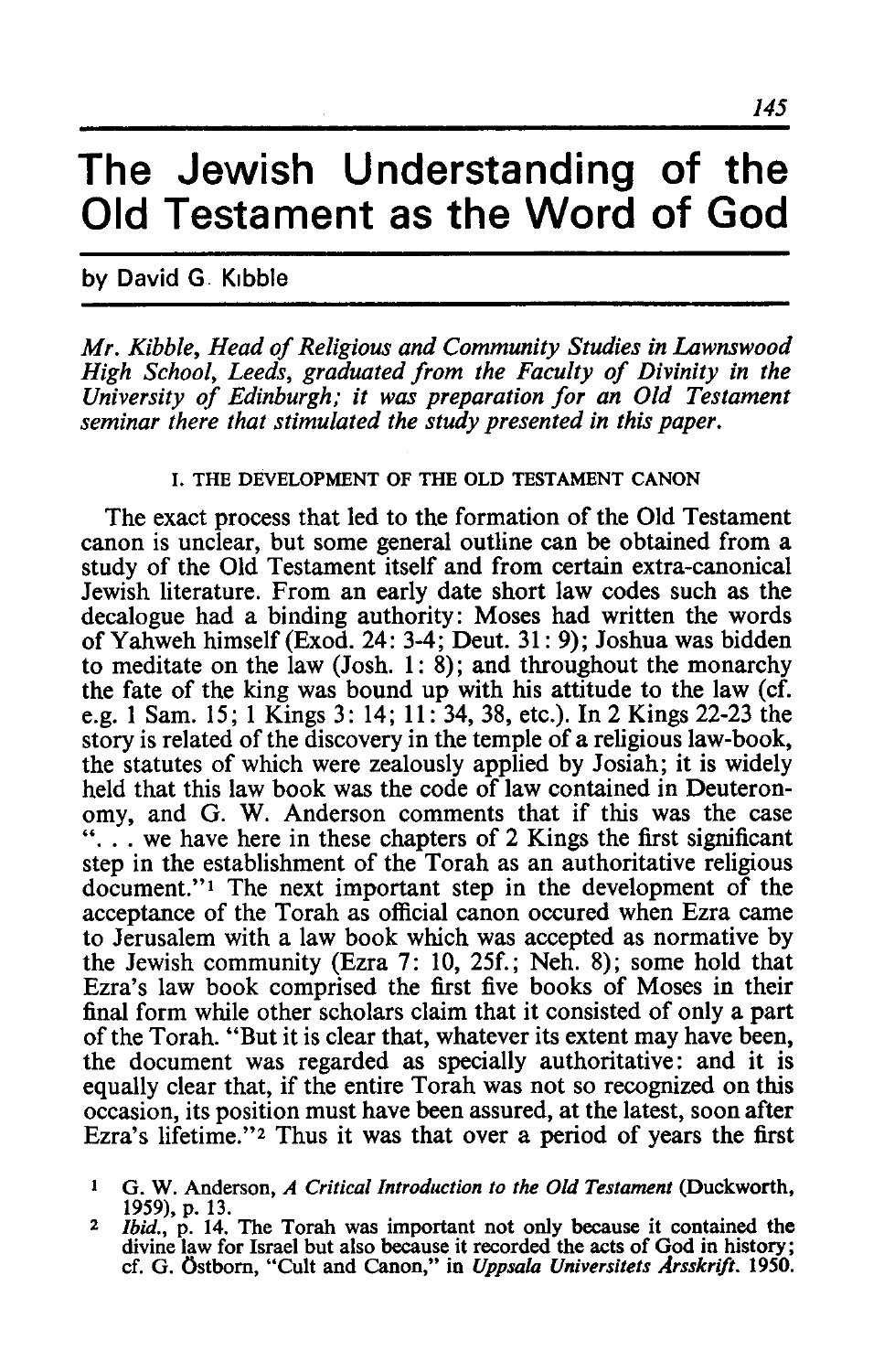five books of the Old Testament, known to the Jews as the Torah, came to be accepted as an authoritative religious document.

The prophetic message was as much a "word of the LoRD" as was the Torah.3 The earliest prophets (Amos, Hosea and Micah, for example) did not themselves put their prophetic oracles into written form, although they were, at some stage (probably earlier rather than later) committed to writing.4 Isaiah gathered a prophetic circle around himself, and the members of this circle would keep his oracles both in their memories and in written form, and would, no doubt, hand them on (Isa. 8: 16); some of Isaiah's oracles were entrusted to writing directly (Isaiah 30: 8), though more were probably written down subsequent to their delivery. The first prophet actually to collect his own words to any large extent was Jeremiah, who, on being prevented from appearing in public, dictated his messages of the past twenty years to his disciple Baruch; these were subsequently destroyed by Jehoiakim, and so a second volume was compiled and kept by Jeremiah (Jer. 36). The first clear indication of an actual prophetic corpus comes from the early part of the second century B.C., when Jesus ben Sira, giving a review of the nation's past in 190-180 B.C., alludes to what we know as the Former and the Latter Prophets. Further evidence is provided by the book of Daniel, in which Jeremiah is classed as scripture (Dan.  $9:2$ ).

The remaining books of the Old Testament, known as the "Writings", were gradually accepted as authoritative, and so in time (certainly by the time Matthew's and Luke's gospels had been written) the Old Testament canon as we now know it came into being.<sup>5</sup> The nearest Jewish equivalent to the actual concept of canonicity occurs in the Mishnah, where the Old Testament scriptures are said to render the hands unclean *(Yadaim 3: 5)*.<sup>6</sup> Some 100 years before the completion of the Mishnah, Josephus, writing about A.D. 100, referred to the books of the Old Testament as "holy books" and "holy writings".<sup>7</sup> Because the writings of the Old Testament were regarded as being divinely inspired, the actual text was treated with punctilious respect: when the *sopherim* were copying the text of the Old Testament books, if they found on the copy in front of them a

- 3 Cf. *inter alios* J. Lindblom, *Prophecy in Ancient Israel* (Blackwell, Oxford, 1962), pp. 108ff.; 148ff; G. von Rad, *Old Testament Theology* (Oliver and
- For the importance of a *written* transmission of the biblical text cf. G. Widengren, "Literary and Psychological Aspects of the Hebrew Prophets", in Uppsala Universitets Arsskrift, 1948. in *Uppsala Universitets Arsskrift*, 1948.<br><sup>5</sup> For details of this latter section cf. e.g. G. W. Anderson, *op cit.*, pp. 15ff.<br><sup>6</sup> This passage from the Mishnah exhibits doubt about the canonical status
- 
- of the Song of Songs and Ecclesiastes; there was also dispute over Esther,
- <sup>7</sup> Contra Apionem, I, 38ff.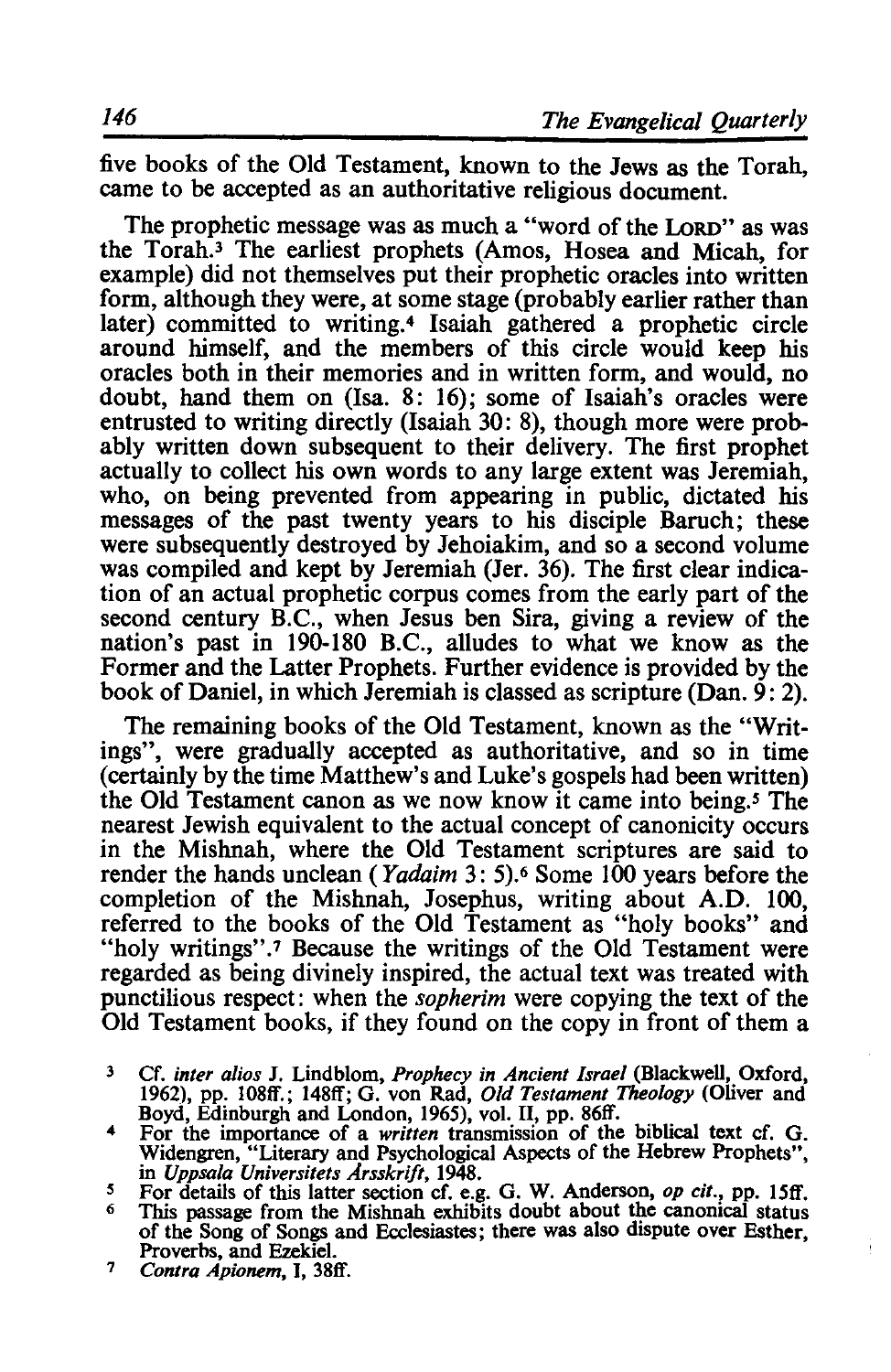letter that was too big or too small, they would copy it as such; if a letter in the original text was missing, the letter would be inserted *above* the line in the copied version—it would not just be unnoticeably slipped in; if there were too many letters in the original text the extra letter would still be copied, although a dot would be placed over it.<sup>8</sup> "Schools" of *sopherim* would often copy one book of the Old Testament alone, and many of the *sopherim* knew the book with which they were concerned by heart; however, no scriptures were to be written from memory—they had to be read aloud first and then written down. What Gerhardsson has to say about the text of the Torah might well apply to the whole of the Old Testament text:  $\ldots$  the text of the written Torah has  $\ldots$  been preserved with remarkable precision. This is so, despite the fact that exposition was at this time carried on in the most diverse and imaginative ways, and despite the fact that changing religious, social and political circumstances caused the text to be understood in different ways."9 This faithful transmission of the sacred text throughout the history of Israel must have been due solely to the fact that the Old Testament scriptures were regarded as nothing less than divinely given and inspired. The scriptures were quite genuinely "of God."

#### 11. THE PENTATEUCH AS GOD'S TORAH

The word *torah* very probably means in the first place "indication" (hint), namely as to what should be done in a particular case, and secondly thence means "instruction".<sup>10</sup> As such, it refers firstly to juridical and cultic pronouncements given by the priests. The first occasion on which the word *torah* is used in the Old Testament itself occurs in Exod. 18: 19-20, when Moses' father in law was advising Moses as to how he should "judge" the people of Israel: "You shall represent the people before God, and bring their causes before God; and you shall teach them the statutes and the decisions *[toroth]* and make them know the way in which they must walk and what they must do." As a cultic pronouncement the word *torah* is used, for example, in Jer. 18: 18, when Jeremiah's enemies scorned him saying, "Come, let us make plots against Jeremiah, for the law *[torah]* shall not perish from the priest. .<sup>"11</sup>

- 8 This is in direct contrast to the translators of the LXX who did not hesitate to alter the text when they thought that an expression was indecorous to pronounce in public, or when they thought it might be used to establlsh a false doctrine; cf. W. Robertson Smith, *The Old Testament in the Jewish*
- <sup>9</sup> B. Gerhardsson, *Memory and Manuscript*, Acta Seminarii Neotestamentici Uppsaliensis, XIII (Uppsala, 1961).
- <sup>10</sup> Th. C. Vriezen, *An Outline of Old Testament Theology* (Blackwell, Oxford, 1970), p. 224.
- 1970), p. 224. 11 For a detailed exposition of cultic priestly *torah* cf. G. Ostborn, *Tora in the Old Testament* (Ohlssons, Lund, 1945), ch. 4.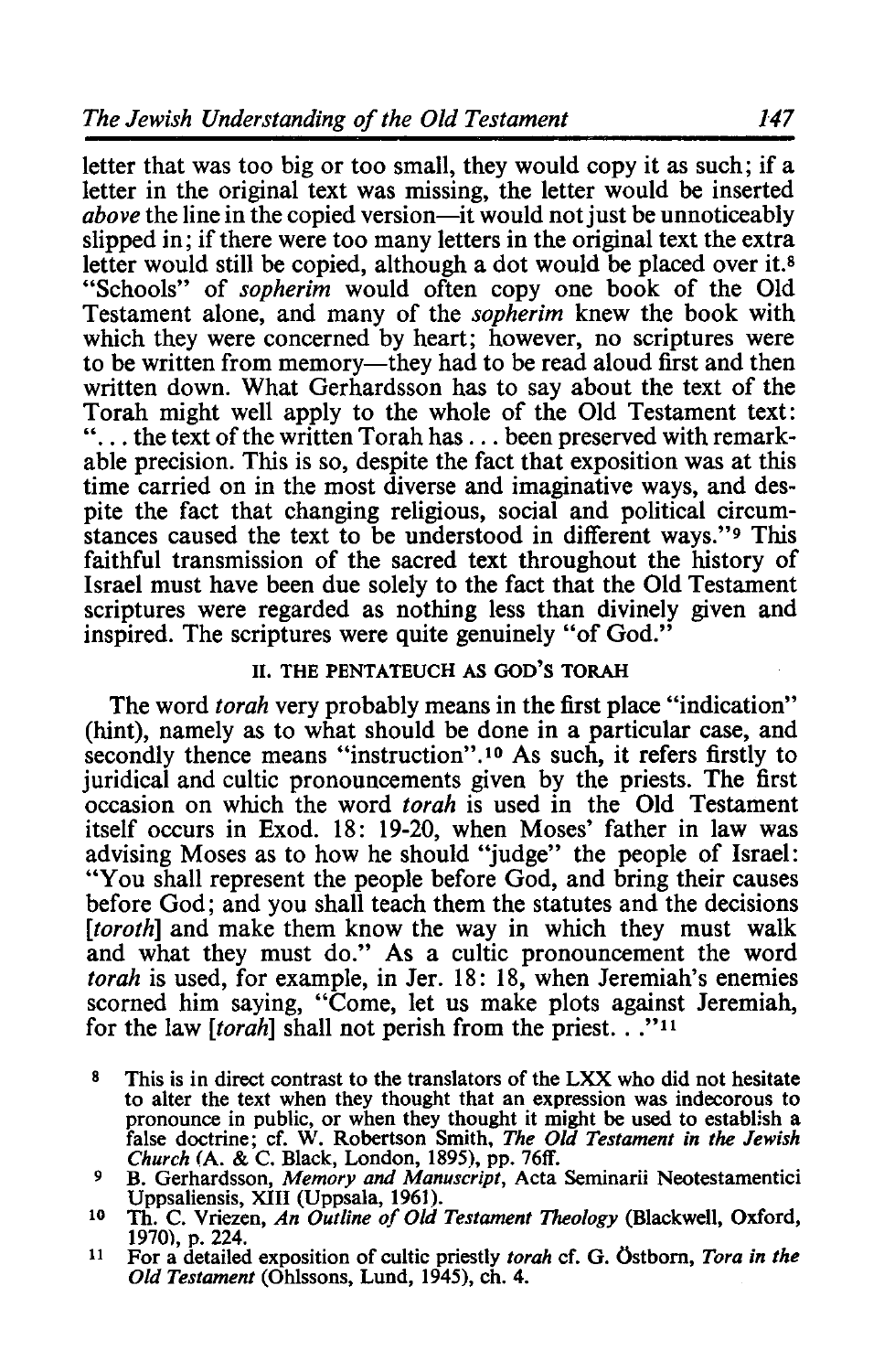This latter quotation probably points to the formation of a definite body of *torah* which has become codified, a situation which led to the word *torah* coming to mean "instruction". The course of action which had originally been "indicated" by the priest on a particular occasion has now become part of a body of *torah* which can be referred to as "instruction" at a later date (cf. also e.g. Amos 2: 14; Hosea 4: 6: 8: 12, etc.). Thus the Deuteronomists frequently meant by the Torah the deuteronomic code of law itself (Deut. 4: 44; 17: 18f.; Josh. 8: 3lf.). In time, the whole Pentateuch became known as Torah, whilst the remaining two sections of the Old Testament canon, the prophets and the writings, became known as the *qabbalah*  (tradition).12 The Torah, as *torah,* was perfect: it could neither be added to or subtracted from-it was God's ultimate revelation: thus we read in *Midrash Rabbah* on Deut. 30: 12, "Say not another Moses shall arise and bring another law from heaven: there is no law left in heaven."13 The pentateuchal Torah exhausted divine Torah: it was its exact transcription. To claim that there might be more Torah denied that it really was God's Torah at all.

The Torah was reckoned as very precious and as having a power of its own (given it by God): thus one rabbi wrote, "Words of Torah are like golden vessels, the more you scour them and rub them, the more they glisten and reflect the face of him who looks at them. So with the words of Torah, whenever you repeat them, they glisten and lighten the face ... "14 Another rabbi compared the words of Torah to fire: "The words of the Torah are compared to fire, for both were given from heaven, both are eternal. If a man draws near the fire, he is burned; if he keeps afar, he is frozen, so with the words of the Torah, if a man toils in them, they are life to him, if he separates from them, they kill him..."<sup>15</sup> In the Babylonian Talmud the words of the Torah are compared to those of a prince, since words of the latter have power over life and death.<sup>16</sup> The Torah is thus often referred to as a two-edged sword; it is actually so called in Psalm 149: 6. In the *Midrash Rabbah* we read, "R. Tanhuma said: 'The word of the Lord went forth in two aspects, slaying the heathen who would not accept it, but giving life to Israel who accepted the Torah.' "17 The

- <sup>12</sup> These latter two sections were not regarded as canonical by the Samaritans.<br><sup>13</sup> Ouoted from W. Robertson Smith *on cit* n. 160.
- 
- <sup>13</sup> Quoted from W. Robertson Smith, *op. cit.*, p. 160.<br><sup>14</sup> Quoted from C. G. Montefiore and H. Loewe, *A Rabbinic Anthology* (Macmillan, London, 1938), p. 141.<br>
<sup>15</sup> *Ibid.*, p. 164.<br>
<sup>16</sup> Shabbath p. 420; all quotatic
- <sup>16</sup>*Shabbath,* p. 420; all quotations from the Babylonian Talmud are taken from the edition by I. Epstein (Soncino, London, 1935-1952), and are referred to by page numbers.
- 17 H. Freedman and M. Simon (eds.), *Midrash Rabbah* (Soncino, London, 1939), p. 87.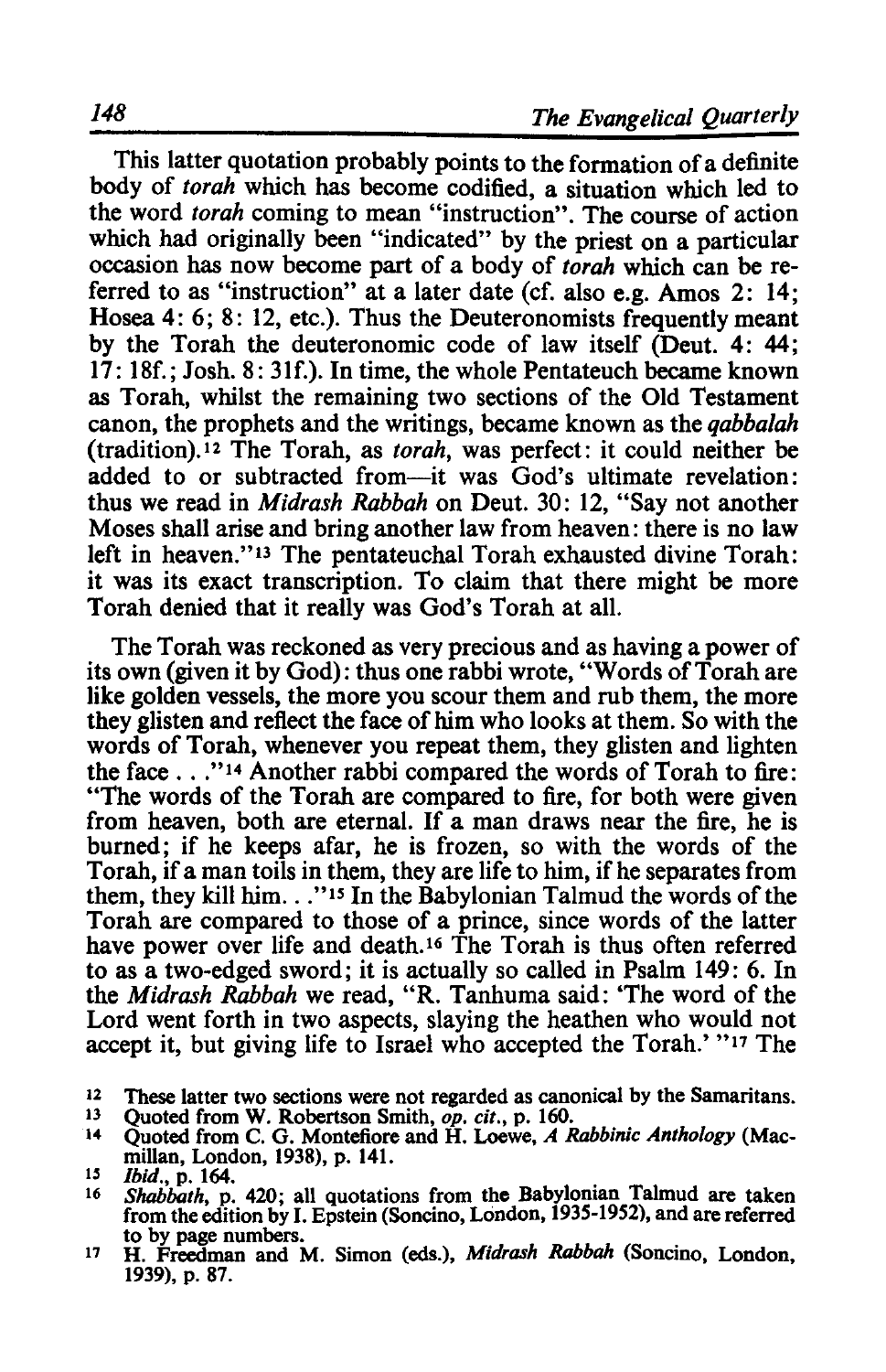revelation of God's Torah has a two fold result: life and death; hence its designation as a two-edged sword. <sup>18</sup>

The Jews came to believe that, if God was just, the Torah, revealed in its entirety to Moses at Sinai, must also have been revealed to the Gentile nations. Thus it was noted that the Torah was revealed publicly in the desert where it was said to have been given in four different languages-Hebrew, Roman, Arabic and Aramaic. Since Gen. 10 mentions seventy nations of the world, the belief also grew up that the Torah was heard in seventy languages at once, whilst another tradition held that it was inscribed on the stones of the altar at Mount Ebal, and the seventy nations each sent their writers to copy it.19 Once revealed, the Torah was held to be immutable; thus Philo comments, "The provisions of this law alone, stable, unmoved, unshaken, as it were stamped with the seal of nature itself, remain in fixity from the day they were written until now, and for the future we expect them to abide through all time as immortal as long as the sun and moon and the whole heaven and the world exist."20

The Torah could be termed "God's word"; since the Torah was believed to have had its origin in God's words of revelation to Moses on Sinai this is not altogether surprising. The ten commandments are refered to as the *debarim* of God in Exod. 24: 3, 4, 8, and the code of Ezra is similarly called in Ezra 7: 11, 9: 4. The Babylonian Talmud refers to the Torah as the word of God when speaking about a man's attitude to the Torah: "And even if he admits that the whole Torah is from heaven, excepting a single point, a particular *ad majus* deduction or a certain *gezerah shawah,* he is still included in 'because he hath despised the word of the LoRD.' "21 The Torah was the utterance of God himself: it could be said to be "God's word", for God had spoken the Torah to Moses at Sinai.

In later Judaism the figure of wisdom became associated with the Torah. Wisdom was seen as an agent of creation (Job. 28: 23-27; Pro. 8: 22-31; Wisdom 7: 11, 9: 9), and a similar belief was held concerning the Torah: Akiba said, "Beloved are Israel, for to them was given the instrument with which the world was created."22 A rabbi of the third century A.D., Rabbi Simeon, held a different view: he believed that before creation God had studied the book of Genesis in the Torah, and then created the world to correspond with

- 18 The two edges of the sword were taken to be not only life and death, but also the written Torah and the oral Torah; cf. C. G. Montefiore and H. Loewe, op. cif., p. 132.
- 19 For full details and references cf. G. F. Moore,Judaism (Harvard, Cambridge, Mass., 1927), vol. I, pp. 277ff.
- 20 Philo, *Vita Mosis,* ii, 3; cf. also Tobit 1: 6; Matt. 5: 18. *21 Sanhedrin,* p. 672. *22 Genesis* Rabbah, 1: 1.
- 
-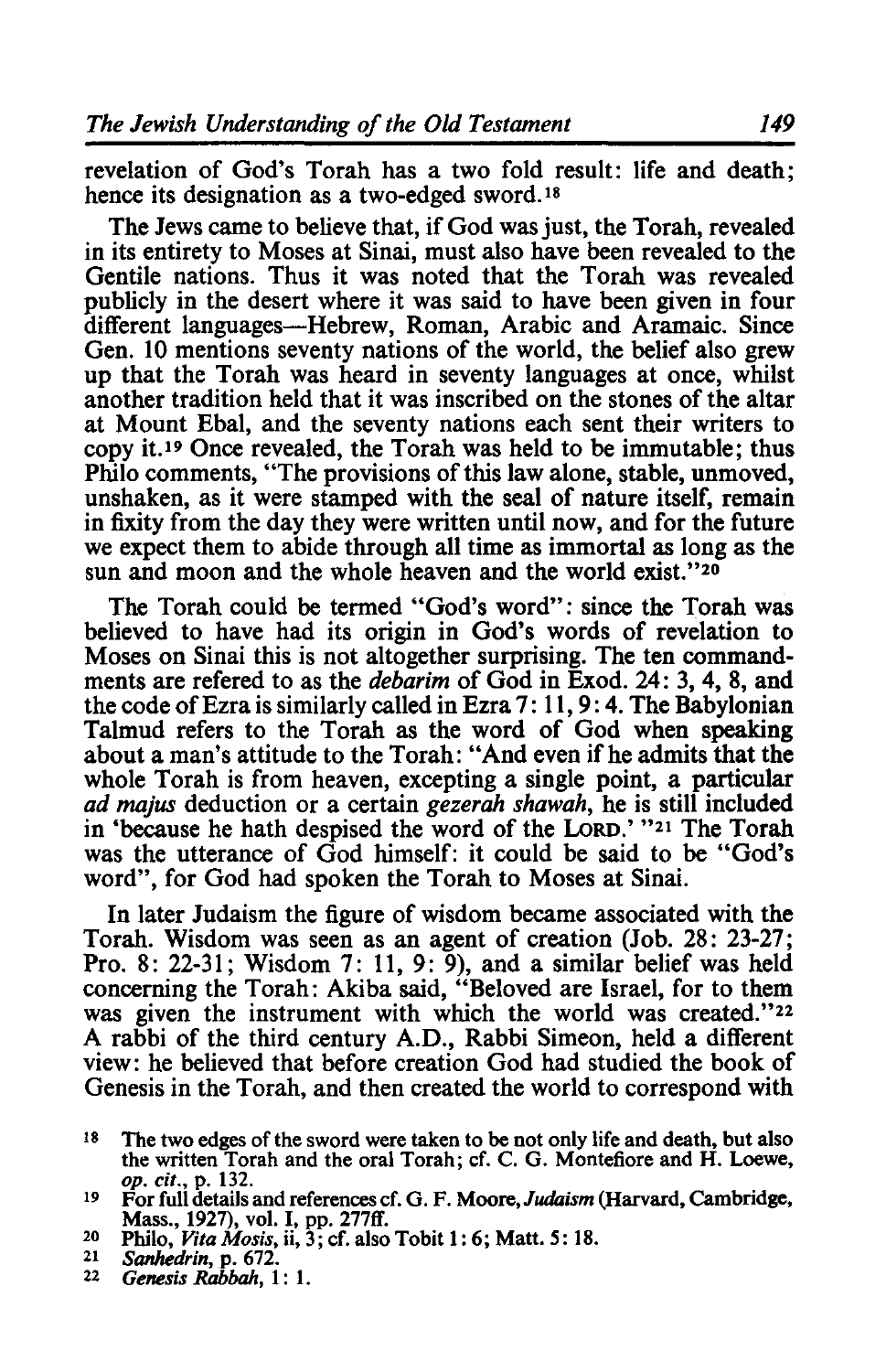what he had read there.<sup>23</sup> A further idea, this time from Rabbi Benaiah, was that the world was created *for* the Torah. In all cases, whatever the precise belief concerning the Torah and creation, the Torah itself is seen as preexistent. In the Babylonian Talmud it is seen as one of the seven preexistent entities: "Seven things were created before the world was created, and these are they: the Torah, repentance, the Garden of Eden, Gehenna, the Throne of Glory, the Temple, and the Name of the Messiah."24 In the later wisdom literature Torah is actually identified with the figure of wisdom: in Ecclesiasticus 24 wisdom is said to have "come forth from the mouth of the Most High"  $(v, 3)$ , and is said to be "... the book of the covenant of the Most High God, the law which Moses commanded us as an inheritance for the congregations of Jacob" (v. 23). In Baruch 4: 1 it is said that wisdom  $\cdot\cdot\cdot$ , is the book of the commandments of God and the law that endures for ever." So the Torah was, in later Judaism, associated, even identified, with the figure of wisdom. This wisdom-Torah synthesis was, I believe, strongly at the back of St. John's mind when he wrote his prologue on the Logos of God at the beginning of his gospe1.25

I have already said that the Torah was immutable; there may have existed, however, a belief that the Torah would undergo a change in the age of the Messiah. There are hints of this, perhaps, in the Old Testament itself. Jeremiah saw God as promising a new covenant with the house of Israel, with Torah written on the hearts of the people: "Behold, the days are coming, says the LORD, when I will make a new covenant with the house of Israel and the house of Judah ... I will put my law within them, and I will write it upon their hearts. . ." (Jer. 31: 31, 33). Isaiah had a vision which included the law going forth from Zion and God's word from Jerusalem (Isa. 2: 3; cf. also Micah 4: 2). In 1 Maccabees a prophet is looked for who will resolve the difficulties in the Torah (1 Macc. 4: 46; 14: 41), whilst in some of the rabbinic literature certain parts of the Torah were seen to be obsolete in the Messianic age, for sin would no longer exist and the distinction between clean and unclean would be abrogated. Thus, despite the immutability of the Torah in the present age, certain changes might be made in the age to come; "... it is important, however, to recognize explicitly that all the changes envisaged were deemed to occur within the context of the existing Torah and presuppose the continuance of its validity."26

- *23 Ibid.,* 3: 5.
- <sup>24</sup>*Pesachim,* p. 265.
- Thus both the Torah and the Logos are associated with light (e.g. Prov. 6: 3; 4 Ezra 14: 20f./John 1: 4-5) and wisdom is said, like the Logos, to have sought a dwelling in Israel (e.g. Ecclesiasticus  $24: 11$ /John 1: 11).
- 26 W. D. Davies, *Torah in the Messianic Age and/or the Age to Come*, J. B. L. Monograph VII (1952), p. 66.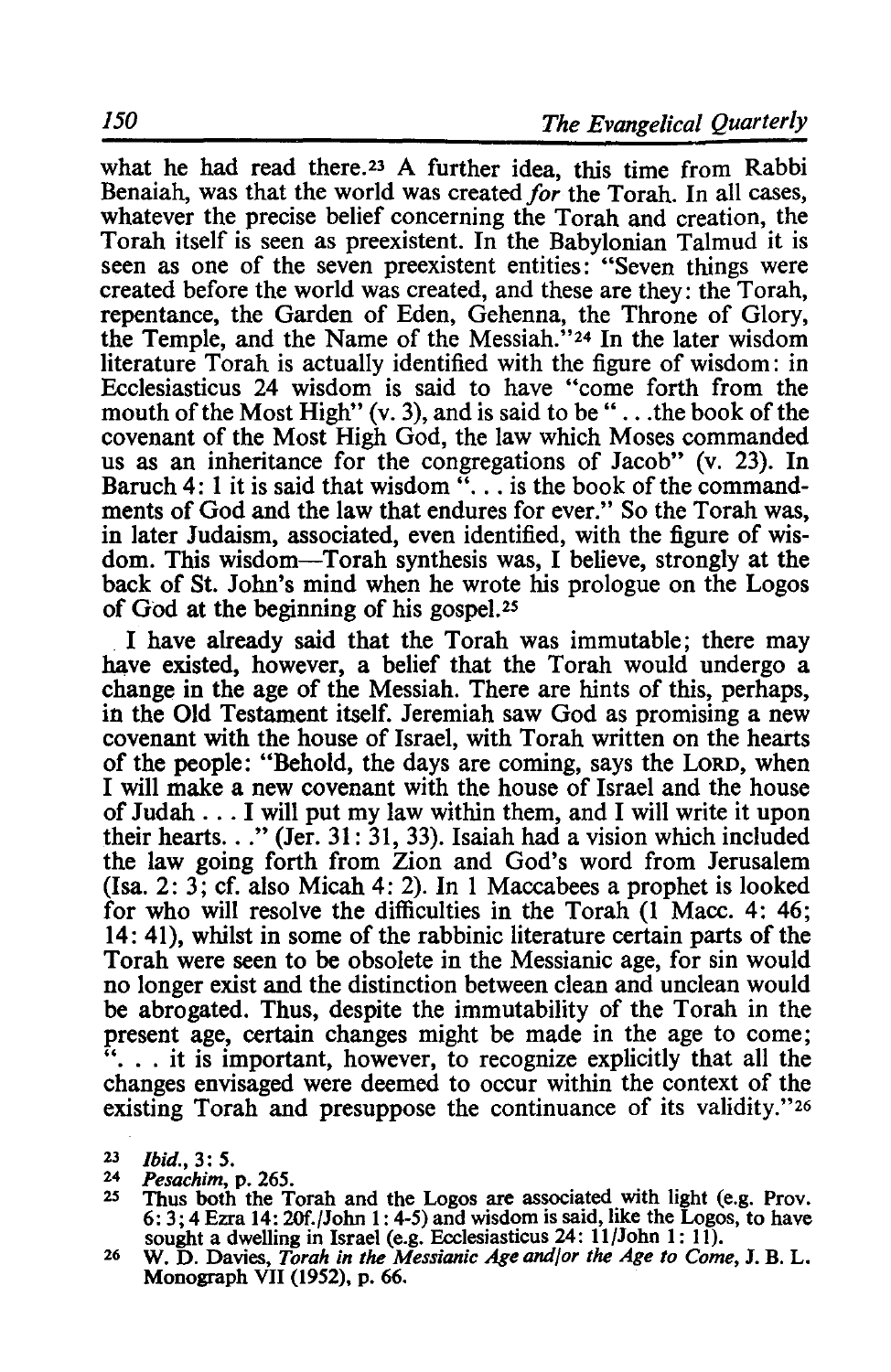Nevertheless, W. D. Davies has found passages which may point to an actual new Torah, although no definite conclusion can be drawn.27 It may have been the case, as Davies suggests, that passages concerning the new Torah were deliberately removed in the face of christian teaching on the subject. He concludes: "The evidence that we have been able to adduce in favour of a new Messianic Torah cannot be regarded as impressive. But what makes it probable that some elements in Judaism at least may have contemplated a new Messianic Torah is the fact that the early Christians, who were conscious that they were living in the Messianic Age, did in fact find room in their interpretation of the Christian dispensation for such a concept."28

#### Ill. THE STATUS OF MATERIAL OUTSIDE THE PENTATEUCH

The prophets of the Old Testament were believed to reveal a message from God, to be speaking God's word: they were the mouthpiece of Yahweh. Thus the Lord speaks "by Isaiah," "through Jeremiah", "by the former prophets"; the prophetic message can be designated "the word of the LoRD'" and therefore to listen to the word of the prophet is to listen to the voice of God himself: " $\dots$  then Zerubbabel ... and Joshua ... with all the remnant of the people, obeyed the voice of the LORD their God, and the words of Haggai the prophet, as the LoRD their God had sent him; and the people feared before the LORD. Then Haggai, the messenger of the LoRD, spoke to the people with the Lord's message..." (Haggai 1: 12-13). The true prophet, says Jeremiah, has, unlike the false prophet, heard the words of God from God's own mouth: "Thus says the LoRD of hosts: 'Do not listen to the words of the prophets who prophesy to you, filling you with vain hopes; they speak visions of their own minds, not from the mouth of the Lorp. . . For who among them has stood in the council of the LoRD to perceive and to hear his word or who has given heed to his word and listened?" (Jer. 23: 16, 18).29 The true prophet speaks a word from the Lord: the false prophet a word from his own imagination; the true prophet has himself heard and received a message from Yahweh: the false prophet has not. The prophets could, along with the priests, transmit *torah* (cf. e.g. Ezek. 43: 10ff.), but sometimes their own prophetic message could also be designated as *torah;* thus in Zech. 7: 12 we read: ". . . they made their hearts like adamant lest they should hear the law *[torah]* and the words which the LoRD of hosts had

- <sup>27</sup> *Ibid.*, p. 66ff.<br><sup>28</sup> *Ibid.*, p. 90; cf., e.g., Matthew's understanding of the christian gospel studied in W. D. Davies, *The Sermon on the Mount* (C.U.P., London, 1966); also Gal. 6: 2 and John 13: 34.
- 29 For full details of the prophets as mediators of God's word, cf. J. Lindblom, op. *cit.*, p. 108ff.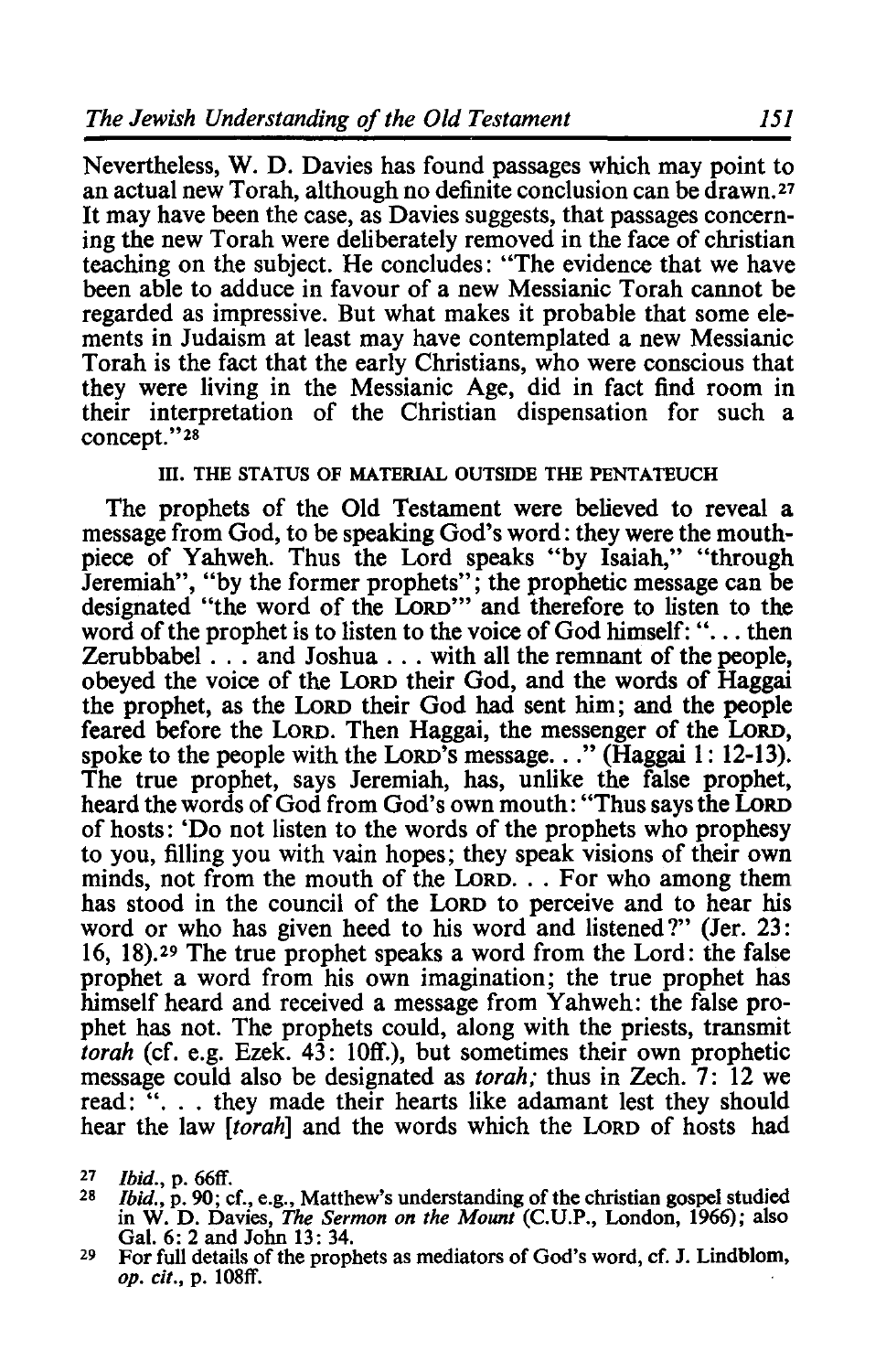sent by his spirit through the former prophets" (cf. also Isa. 8: 16).<sup>30</sup> The prophetic oracles were as much God's *torah,* were as much an instruction from the Lord as was the pentateuchal Torah. If the Torah of Moses, both as given to him at Sinai and as written down in the first five books of the Old Testament, could be termed the word of God, so too could God's message through the prophets both in its spoken and its subsequent written form.

In actual fact, the whole of the Old Testament could be termed Torah; "Asaph said ... 'There are sinners in Israel who say that the Prophets and the Holy Writings are not Torah, and we will not obey them'. But the prophets and the Holy Writings are Torah".<sup>31</sup> In the Babylonian Talmud there appears a concept of a threefold Torah (the Law, the Prophets and the Writings) given to a threefold people (Priests, Levites and Israelites),32 whilst in the Mishnah quotations from the book of Proverbs are quoted as from the Torah<sup>33</sup>

Alongside the written Torah, however, there existed an oral Torah; it was believed that this oral body of instruction was given to Moses at Sinai along with the written Torah, and delivered to Ezra through the continuity of the prophets. In the *Tanhuma* we read that Israel was given oral Torah in order to distinguish it from other nations: thus, when Yahweh gave Moses the Torah Moses said to him, " 'Lord of the universe, write it for your children'. He said to him, 'I wanted to give it to them in writing, but it was revealed before me that the time would come when the nations of the world would rule over them and claim Torah for themselves, and my children would then be like the nations of the world. So give scripture to them in writing, and mishnah, haggadah and talmud by mouth ... , and they will distinguish between Israel and the nations of the world.' "34 It was believed that some of this oral Torah had been forgotten: 3,000 unwritten laws were forgotten through grief occasioned by the death of Moses, whilst Joshua forgot 300 as a punishment for his self-sufficiency. The oral Torah was seen to be necessary in order to "fill out" the written Torah: thus the laws for offerings (Lev. 1: 3) and for the Day of Atonement (Lev. 16) were not seen as being sufficient in themselves to prescribe the total religious practice; in Deuteronomy (24: 1-4) mention is made of a certificate of divorce, but the Old Testament itself does not describe the details of the certificate. The oral Torah, therefore, was seen as a necessary supple-

<sup>30</sup> For a detailed study of the prophet as an imparter of Torah cf. G. 6stborn, *Tora in the Old Testament,* ch. 6.

<sup>31</sup> Quoted from C. G. Montefiore and H. Loewe, op. *cit.,* p. 158. *32 Shabbath,* p. 417. *33 Aboth,* 6: 7. *34 Tanhuma,* 2: 116f.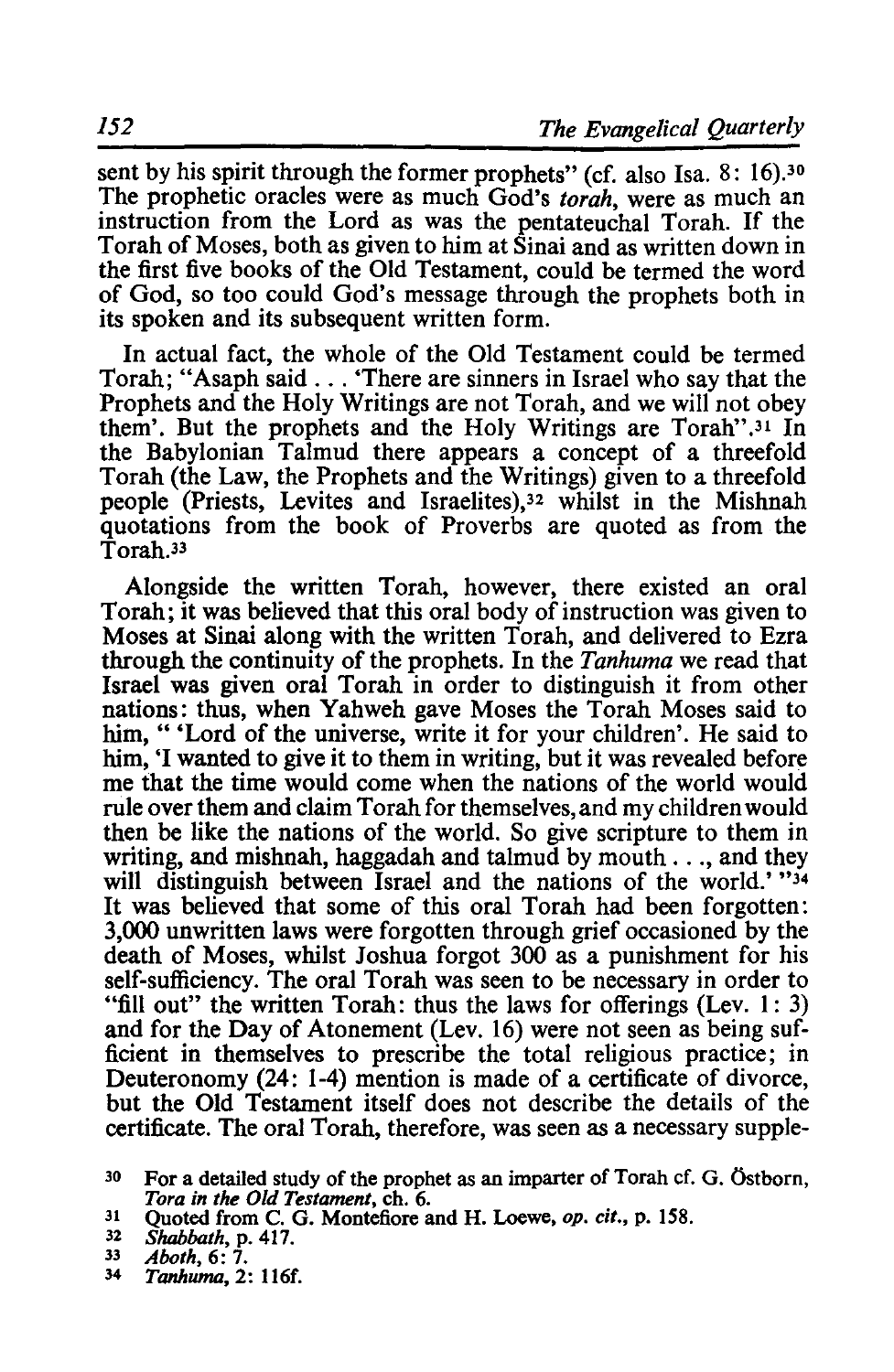ment to the written Torah. Not all sections of Judaism, however, accepted the idea of an oral Torah. The Sadducees, in distinction from the Pharisees, rejected it outright: "... the Pharisees had passed on to the people certain regulations handed down by former generations and not recorded in the Law of Moses, for which reason they are rejected by the Sadducean group, who hold that only those regulations should be considered valid which were written down (in scripture), and that those which had been handed down by the fathers need not be observed."35 It was the Pharisees who zealously cherished the oral Torah, and it was this that made them challenge some of the religious ideas of Jesus.

### IV. JESUS AND THE OLD TESTAMENT

Jesus' understanding of the Old Testament is thoroughly Jewish. The immutability of the Torah-indeed of all the scriptures-in the present age is referred to in the Sermon on the Mount: "Think not that I have come to abolish the law and the prophets; I have not come to abolish them but to fulfil them. For truly, I say to you, till heaven and earth pass away, not an iota, not a dot, will pass from the law until all is accomplished. Whoever then relaxes one of the least of these commandments and teaches men so, shall be called least in the kingdom of heaven; but he who does them and teaches them shall be called great in the kingdom of heaven" (Matt. 5: 17-19). Jesus appears here to continue the Jewish conception of the scriptures as being immutable in the present age. He sees God as speaking through the Old Testament, sees it as God's word; thus he is able to attribute a passage from scripture to God: "And Pharisees came up to him and tested him by asking, 'Is it lawful to divorce one's wife for any cause?' He answered, 'Have you not read that he who made them from the beginning made them male and female, and *said,* "For this reason a man shall leave his father and mother and the two shall become one"?' " (Matt. 19: 3ff.) In a similar fashion Jesus sees words of God spoken to Moses, written down in Exod 3: 6, as being God's words to contemporary Israel, for, in discussing the nature of the resurrection with the Sadducees, he says, "And as for the resurrection of the dead, have you not read what was said to you by God, 'I am the God of Abraham, and the God of Isaac, and the God of Jacob'? He is not God of the dead, but of the living" (Matt. 22: 31-32). For Jesus, the fact that the Old Testament scriptures said something meant that God had said it, and what God had said to the Jews of more than a thousand years ago he was still saying through the scriptures to his people.

It is because of his view of the Old Testament as God's word to man that he uses it in controversy with his opponents: thus when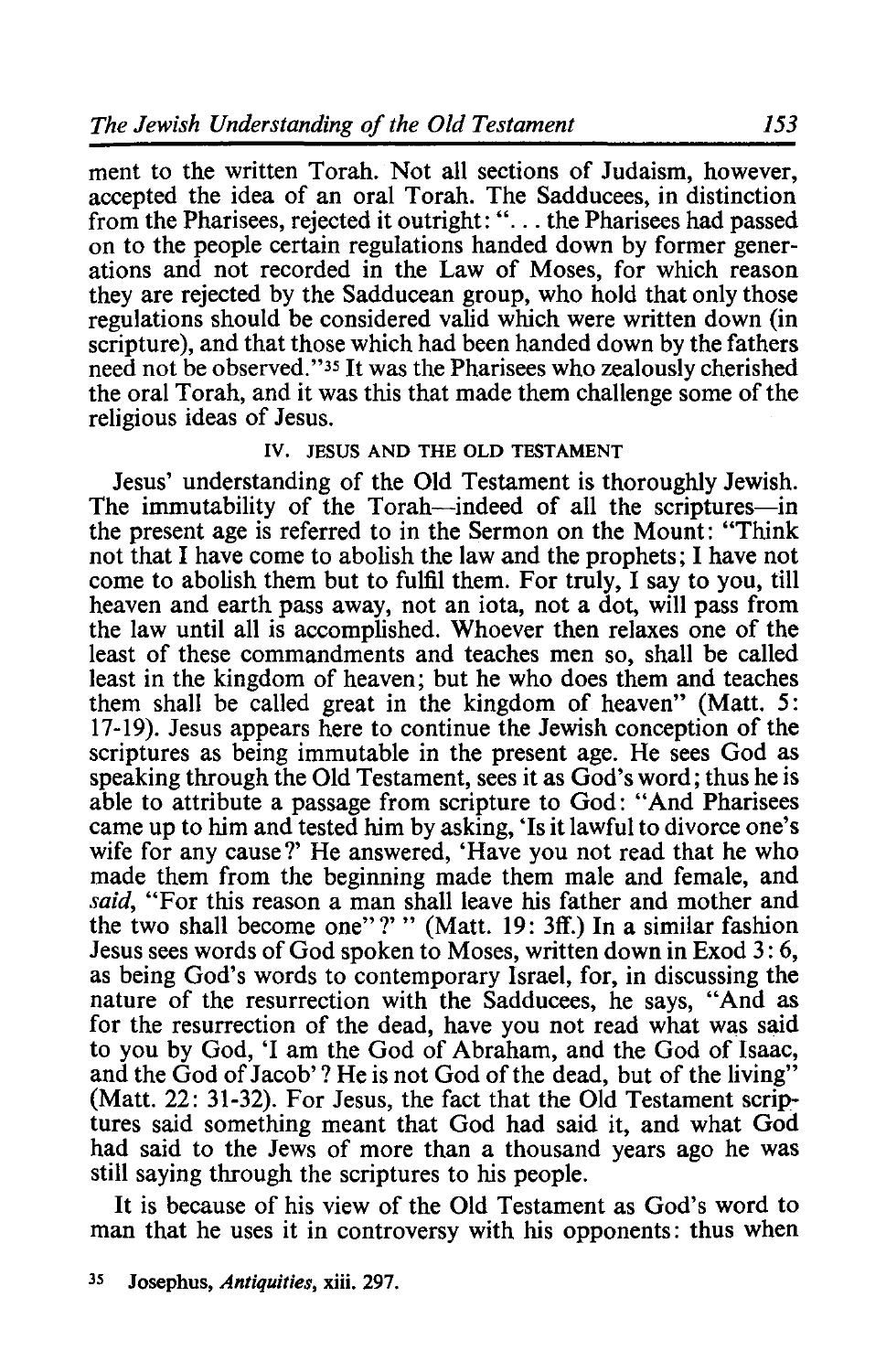the young man asks Jesus what he should do to inherit eternal life, Jesus replies by using quotations from the ten commandments and from Leviticus, drawing the full significance from the quotations he gives (Matt. 19: 16-22); Christ replies to a Pharisee's question about the law with two quotations from the Pentateuch; when he is tempted he rebuffs the devil with quotations of scripture (Matt. 4: 1-11). After his resurrection from the dead it is quite probable that Jesus' instructions to the embryo church consisted of exposition of the Old Testament (Luke 24: 25-27, 44-49).

Along with the Sadducees Jesus rejected the oral Torah, and thus fostered opposition from the Pharisees: he claimed the right to heal on the Sabbath (Matt. 12: 9-14), and defended the disciples when they broke an oral tradition (Matt. 15: 1-6). Indeed, Jesus protested that their own oral Torah made a mockery of the real Torah: "... why do you transgress the commandment of God for the sake of your tradition? For God commanded, 'Honour your father and your mother,' and, 'He who speaks evil of father or mother, let him surely die.' But you say, 'If anyone tells his father or his mother, "What you would have gained from me is given to God", he need not honour his father.' So, for the sake of your tradition, you have made void the word of God. You hypocrites! " (Matt. 15: 3-7). For Jesus, what was written in the Old Testament scriptures was God's word: no more, no less.

#### v. CONCLUSION

It is my conclusion that the Jews regarded what we call our Old Testament, what they called the Law, the Prophets and the Writings, as no less than the word of God. Throughout the history of Israel a definite canon of scripture had been established, a canon that was treated with awe and punctilious respect. The first section of that canon was called the Torah, a word that takes its origin from God's instruction to Israel; the Torah was believed to have a power of its own (given it by God), and was held to be immutable; it was termed "God's word", and obtained what amounted to almost a hypostatic status when the concepts of Torah and Wisdom were identified with one another. The prophetic message, and hence the prophetic books, were seen as a word from God to his people. In time, the word Torah, with all the awe and respect which that word implied, could be applied to the whole of the Jewish canon. Jesus followed in this Jewish tradition, seeing the Old Testament as the word of God, but denying the validity of any additional revelation—the oral Torah. Thus he expounds the Old Testament, quotes from it, argues from its verses, upholds its eternal validity, and vehemently accuses the Pharisees of killing its true spirit in Judaism.

It therefore follows that Christians, who see Jesus as the Word incarnate, must accept the Old Testament as the word of God as did